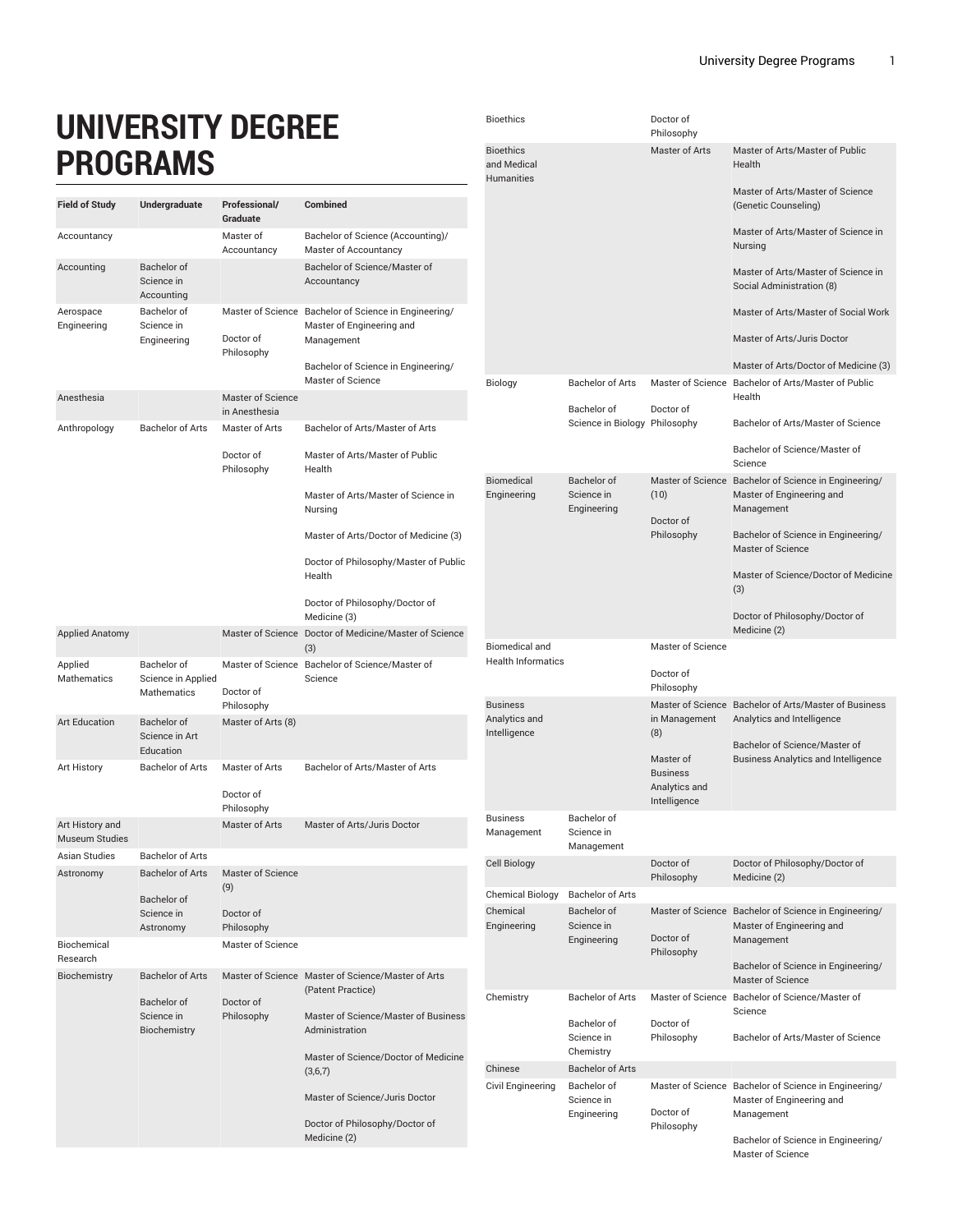(Undesignated)

| Classics                                  | <b>Bachelor of Arts</b>                     |                                                       |                                                                                                                                         | En                |
|-------------------------------------------|---------------------------------------------|-------------------------------------------------------|-----------------------------------------------------------------------------------------------------------------------------------------|-------------------|
| <b>Classical Studies</b>                  |                                             | Master of Arts                                        |                                                                                                                                         | Ma                |
| <b>Clinical Research</b>                  |                                             |                                                       | Master of Science Master of Science/Doctor of Dental<br>Medicine<br>Master of Science/Doctor of Medicine                                | En<br>Ph          |
|                                           |                                             |                                                       | (3, 6, 7)                                                                                                                               |                   |
| Clinical<br>Translational<br>Science      |                                             | Doctor of<br>Philosophy                               | Doctor of Philosophy/Doctor of<br>Medicine (2)                                                                                          | En                |
| Cognitive<br>Linguistics                  |                                             | Master of Arts                                        | Bachelor of Arts/Master of Arts                                                                                                         |                   |
| Cognitive Science Bachelor of Arts        |                                             |                                                       | Bachelor of Arts/Master of Arts                                                                                                         | En <sub>'</sub>   |
| Communication<br>Sciences                 | <b>Bachelor of Arts</b>                     | Master of Arts<br>Doctor of                           | Bachelor of Arts/Master of Arts                                                                                                         | Ge<br>En<br>Stu   |
|                                           |                                             | Philosophy                                            |                                                                                                                                         | Epi               |
| Compliance and<br><b>Risk Management</b>  |                                             | Master of<br>Compliance and<br><b>Risk Management</b> |                                                                                                                                         | Bio               |
| Computer<br>Engineering                   | Bachelor of<br>Science in<br>Engineering    | Doctor of<br>Philosophy                               | Master of Science Bachelor of Science in Engineering/<br>Master of Engineering and<br>Management<br>Bachelor of Science in Engineering/ | Evo<br>Bio<br>Fin |
|                                           |                                             |                                                       | <b>Master of Science</b>                                                                                                                |                   |
| Computer Science Bachelor of Arts         | Bachelor of                                 | (10)                                                  | Master of Science Bachelor of Arts/Master of Science<br>Bachelor of Science/Master of                                                   |                   |
|                                           | Science in<br>Computer Science Philosophy   | Doctor of                                             | Science                                                                                                                                 | Fin               |
| Computing and<br>Information<br>Sciences  |                                             | (8)                                                   | Master of Science Bachelor of Science/Master of<br>Science (8)                                                                          | Fin               |
|                                           |                                             | Doctor of<br>Philosophy (8)                           |                                                                                                                                         | Fre<br>Fre        |
| Contemporary<br>Dance                     |                                             | Master of Arts<br>Master of Fine                      |                                                                                                                                         | Fra<br>Stu<br>Ge  |
|                                           |                                             | Arts                                                  |                                                                                                                                         | En                |
| Dance                                     | <b>Bachelor of Arts</b>                     |                                                       |                                                                                                                                         |                   |
| Data Science and Bachelor of<br>Analytics | Science in Data<br>Science and<br>Analytics |                                                       |                                                                                                                                         | Ge                |
| Dental Medicine                           |                                             | in Dentistry:                                         | Master of Science Doctor of Dental Medicine/Master of<br>Science                                                                        | Co<br>Ge          |
|                                           |                                             | - Endodontics                                         | Doctor of Dental Medicine/Master of<br><b>Public Health</b>                                                                             | Ge<br>Sci         |
|                                           |                                             | - Oral Medicine                                       |                                                                                                                                         |                   |
|                                           |                                             | - Orthodontics                                        |                                                                                                                                         |                   |
|                                           |                                             | - Pediatric<br>Dentistry                              |                                                                                                                                         | Ge<br>Ge          |
|                                           |                                             | - Periodontics                                        |                                                                                                                                         | Stu               |
|                                           |                                             | Doctor of Dental<br>Medicine                          |                                                                                                                                         | He                |
| Economics                                 | <b>Bachelor of Arts</b>                     |                                                       |                                                                                                                                         |                   |
| Electrical<br>Engineering                 | Bachelor of<br>Science in<br>Engineering    | Doctor of<br>Philosophy                               | Master of Science Bachelor of Science in Engineering/<br>Master of Engineering and<br>Management                                        |                   |
|                                           |                                             |                                                       | Bachelor of Science in Engineering/<br>Master of Science                                                                                | His<br>Per        |
| Engineering<br>(Practice-Oriented)        |                                             | Master of<br>Engineering (10)                         | Bachelor of Science in Engineering/<br>Master of Engineering (11)                                                                       | Pra               |
| Engineering                               |                                             | Master of Science                                     |                                                                                                                                         |                   |

| Engineering and<br>Management            |                                                            | Master of<br>Engineering and<br>Management | Bachelor of Science in Engineering/<br>Master of Engineering and<br>Management           |
|------------------------------------------|------------------------------------------------------------|--------------------------------------------|------------------------------------------------------------------------------------------|
| Engineering<br>Physics                   | Bachelor of<br>Science in<br>Engineering                   |                                            | Bachelor of Science in Engineering/<br>Master of Engineering and<br>Management           |
|                                          |                                                            |                                            | Bachelor of Science in Engineering<br>(4)/Master of Science                              |
| English                                  | <b>Bachelor of Arts</b>                                    | Master of Arts<br>Doctor of<br>Philosophy  | Bachelor of Arts/Master of Arts                                                          |
| Environmental<br>Geology                 | <b>Bachelor of Arts</b>                                    |                                            |                                                                                          |
| Environmental<br>Studies (1)             | <b>Bachelor of Arts</b>                                    |                                            |                                                                                          |
| Epidemiology and<br><b>Biostatistics</b> |                                                            |                                            | Master of Science Doctor of Philosophy/Doctor of<br>Medicine (2)                         |
|                                          |                                                            | Doctor of<br>Philosophy                    |                                                                                          |
| Evolutionary<br>Biology (1)              | Bachelor of Arts                                           |                                            |                                                                                          |
| Finance                                  | Bachelor of<br>Science in                                  | in Management                              | Master of Science Bachelor of Arts/Master of Finance<br>Bachelor of Science/Master of    |
|                                          | Management                                                 | (8)<br><b>Master of Finance</b>            | Finance                                                                                  |
|                                          |                                                            |                                            | Master of Finance/Master of Business<br>Administration                                   |
| Financial Integrity                      |                                                            | Master of Arts                             |                                                                                          |
| FinTech                                  |                                                            | <b>Master of FinTech</b><br>(8)            |                                                                                          |
| French                                   | <b>Bachelor of Arts</b>                                    | Master of Arts                             | Bachelor of Arts/Master of Arts                                                          |
| French and<br>Francophone<br>Studies     | <b>Bachelor of Arts</b>                                    |                                            |                                                                                          |
| General<br>Engineering                   | Bachelor of<br>Science in<br>Engineering                   |                                            | Bachelor of Science in Engineering/<br>Master of Engineering and<br>Management           |
|                                          |                                                            |                                            | Bachelor of Science in Engineering/<br>Master of Science                                 |
| Genetic<br>Counseling                    |                                                            |                                            | Master of Science Master of Science/Master of Arts<br>(Bioethics and Medical Humanities) |
| Genetics                                 |                                                            | Doctor of<br>Philosophy                    | Doctor of Medicine/Doctor of<br>Philosophy (2)                                           |
| Geological<br>Sciences                   | <b>Bachelor of Arts</b>                                    |                                            | Master of Science Bachelor of Arts/Master of Science                                     |
|                                          | Bachelor of<br>Science in<br>Geological<br><b>Sciences</b> | Doctor of<br>Philosophy                    | Bachelor of Science/Master of<br>Science                                                 |
| German                                   | Bachelor of Arts                                           |                                            |                                                                                          |
| Gerontological<br>Studies (1)            | <b>Bachelor of Arts</b>                                    |                                            |                                                                                          |
| Healthcare                               |                                                            | in Management<br>(8)                       | Master of Science Bachelor of Arts/Master of Healthcare<br>Management                    |
|                                          |                                                            | Master of<br>Healthcare                    | Bachelor of Science/Master of<br>Healthcare Management                                   |
|                                          |                                                            | Management                                 | Master of Public Health/Master of<br>Healthcare Management                               |
| Historical<br>Performance                |                                                            | Master of Arts                             |                                                                                          |
| Practice                                 |                                                            | Doctor of Musical<br>Arts                  |                                                                                          |
|                                          |                                                            |                                            |                                                                                          |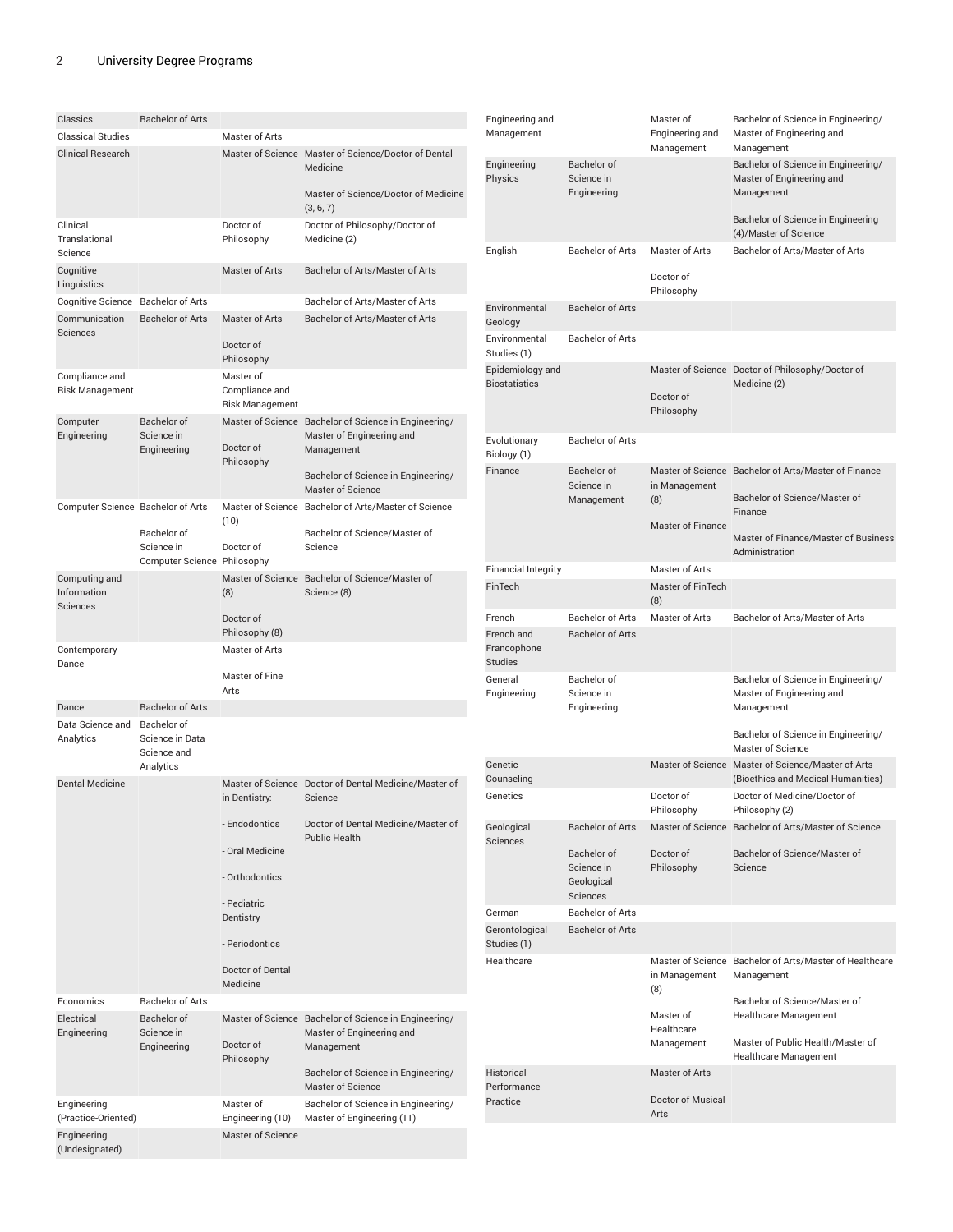| History                              | <b>Bachelor of Arts</b>                  | Master of Arts                        | Bachelor of Arts/Master of Arts                                                                                                                                | Mathematics                   | <b>Bachelor of Arts</b>         |                         | Master of Science Bachelor of Science/Master of<br>Science                                                    |
|--------------------------------------|------------------------------------------|---------------------------------------|----------------------------------------------------------------------------------------------------------------------------------------------------------------|-------------------------------|---------------------------------|-------------------------|---------------------------------------------------------------------------------------------------------------|
|                                      |                                          | Doctor of<br>Philosophy               | Master of Arts/Juris Doctor                                                                                                                                    |                               | Bachelor of<br>Science in       | Doctor of<br>Philosophy |                                                                                                               |
| History and<br>Philosophy of         | <b>Bachelor of Arts</b>                  |                                       |                                                                                                                                                                | Mathematics and               | Mathematics<br>Bachelor of      |                         |                                                                                                               |
| Science<br>International             | <b>Bachelor of Arts</b>                  |                                       |                                                                                                                                                                | Physics                       | Science in<br>Mathematics and   |                         |                                                                                                               |
| <b>Studies</b>                       |                                          |                                       |                                                                                                                                                                | Mechanical                    | Physics                         |                         |                                                                                                               |
| Japanese Studies Bachelor of Arts    |                                          |                                       | Juris Doctor/Master of Arts (Art                                                                                                                               | Engineering                   | Bachelor of<br>Science in       | (10)                    | Master of Science Bachelor of Science in Engineering/<br>Master of Engineering and                            |
| Law                                  |                                          | Juris Doctor                          | History and Museum Studies,                                                                                                                                    |                               | Engineering                     | Doctor of               | Management                                                                                                    |
|                                      |                                          | Master of Laws<br>Doctor of Juridical | Bioethics, History (Legal History),<br>Political Science)                                                                                                      |                               |                                 | Philosophy              | Bachelor of Science in Engineering/<br><b>Master of Science</b>                                               |
|                                      |                                          | Science                               | Juris Doctor/Master of Business<br>Administration                                                                                                              | Medical<br>Physiology         |                                 | (10)                    | Master of Science Master of Science/Master of Business<br>Administration                                      |
|                                      |                                          |                                       | Juris Doctor/Master of Nonprofit<br>Organizations                                                                                                              | Medicine                      |                                 | Doctor of<br>Medicine   | Doctor of Medicine/Master of Arts<br>(Anthropology, Bioethics)                                                |
|                                      |                                          |                                       | Juris Doctor/Master of Public Health                                                                                                                           |                               |                                 |                         | Doctor of Medicine/Master of<br><b>Business Administration</b>                                                |
|                                      |                                          |                                       | Juris Doctor/Master of Science<br>(Biochemistry)                                                                                                               |                               |                                 |                         | Doctor of Medicine/Master of Public<br>Health                                                                 |
|                                      |                                          |                                       | Juris Doctor/Master of Science in<br>Social Administration (8)                                                                                                 |                               |                                 |                         | Doctor of Medicine/Master of Science<br>(Applied Anatomy, Biochemistry,                                       |
|                                      |                                          |                                       | Juris Doctor/Master of Social Work                                                                                                                             |                               |                                 |                         | Biomedical Engineering, Clinical<br>Research, Epidemiology, Nutrition,<br>Pathology, Pharmacology, Physiology |
|                                      |                                          |                                       | Juris Doctor/Doctor of Medicine                                                                                                                                |                               |                                 |                         | and Biotechnology)                                                                                            |
| Macromolecular<br>Science            |                                          |                                       | Master of Science Bachelor of Science in Engineering<br>(Polymer Science and Engineering)/                                                                     |                               |                                 |                         | Doctor of Medicine/Juris Doctor                                                                               |
|                                      | Doctor of                                |                                       | Master of Science (5)                                                                                                                                          |                               |                                 |                         |                                                                                                               |
| Management                           |                                          | Philosophy<br>Master of               | Bachelor of Science in Engineering/                                                                                                                            |                               |                                 |                         | Doctor of Medicine/Doctor of<br>Philosophy (Biochemistry, Biomedical                                          |
|                                      |                                          | <b>Business</b>                       | Master of Engineering and                                                                                                                                      |                               |                                 |                         | Engineering, Cell Biology, Clinical<br>Translational Science, Epidemiology                                    |
|                                      |                                          | Administration<br>(10)                | Management                                                                                                                                                     |                               |                                 |                         | and Biostatistics, Genetics, Molecular                                                                        |
|                                      |                                          | Master of                             | Master of Business Administration/<br>Master of Public Health<br>Master of Business Administration/<br>Master of Science (Biochemistry,<br>Medical Physiology) |                               |                                 |                         | Biology and Microbiology, Molecular<br>Virology, Neurosciences, Nutrition,                                    |
|                                      |                                          | Engineering and                       |                                                                                                                                                                |                               |                                 |                         | Pathology, Pharmacology, Physiology                                                                           |
|                                      |                                          | Management<br>Doctor of               |                                                                                                                                                                |                               |                                 |                         | and Biophysics, Systems Biology and<br>Bioinformatics) (2)                                                    |
|                                      |                                          | <b>Business</b><br>Administration     | Master of Business Administration/<br>Master of Science in Social                                                                                              |                               |                                 |                         | Doctor of Medicine/Doctor of<br>Philosophy (Anthropology) (3)                                                 |
|                                      |                                          |                                       |                                                                                                                                                                | <b>Military Ethics</b>        |                                 | Master of Arts          |                                                                                                               |
|                                      |                                          | Doctor of<br>Philosophy               | Administration (8)                                                                                                                                             | Molecular Biology             |                                 | Doctor of               | Doctor of Philosophy/Doctor of                                                                                |
|                                      |                                          |                                       | Master of Business Administration/<br>Master of Social Work                                                                                                    | and Microbiology<br>Molecular |                                 | Philosophy<br>Doctor of | Medicine (2)                                                                                                  |
|                                      |                                          |                                       |                                                                                                                                                                | Medicine                      |                                 | Philosophy              |                                                                                                               |
|                                      |                                          |                                       | Master of Business Administration/<br>Master of Science in Management-                                                                                         | Molecular Virology            |                                 | Doctor of<br>Philosophy | Doctor of Philosophy/Doctor of<br>Medicine (2)                                                                |
|                                      |                                          |                                       | Finance (8)                                                                                                                                                    | Music                         | <b>Bachelor of Arts</b>         |                         |                                                                                                               |
|                                      |                                          |                                       | Master of Business Administration/<br>Master of Finance                                                                                                        | <b>Music Education</b>        | Bachelor of<br>Science in Music | Master of Arts          |                                                                                                               |
|                                      |                                          |                                       | Master of Business Administration/                                                                                                                             |                               | Education                       | Doctor of<br>Philosophy |                                                                                                               |
|                                      |                                          |                                       | Doctor of Medicine                                                                                                                                             | <b>Music History</b>          |                                 | Master of Arts          |                                                                                                               |
|                                      |                                          |                                       | Master of Business Administration/                                                                                                                             | Musicology                    |                                 | Doctor of<br>Philosophy |                                                                                                               |
| Marketing                            | Bachelor of                              |                                       | Juris Doctor                                                                                                                                                   | Natural Sciences<br>(1)       | <b>Bachelor of Arts</b>         |                         |                                                                                                               |
|                                      | Science in<br>Management                 |                                       |                                                                                                                                                                | Neuroscience                  | Bachelor of<br>Science in       |                         |                                                                                                               |
| Materials Science<br>and Engineering | Bachelor of<br>Science in<br>Engineering | Doctor of<br>Philosophy               | Master of Science Bachelor of Science in Engineering/<br>Master of Engineering and                                                                             |                               | Neuroscience                    |                         |                                                                                                               |
|                                      |                                          |                                       | Management                                                                                                                                                     | Neurosciences                 |                                 | Doctor of<br>Philosophy | Doctor of Philosophy/Doctor of<br>Medicine (2)                                                                |
|                                      |                                          |                                       | Bachelor of Science in Engineering/                                                                                                                            |                               |                                 |                         |                                                                                                               |

Master of Science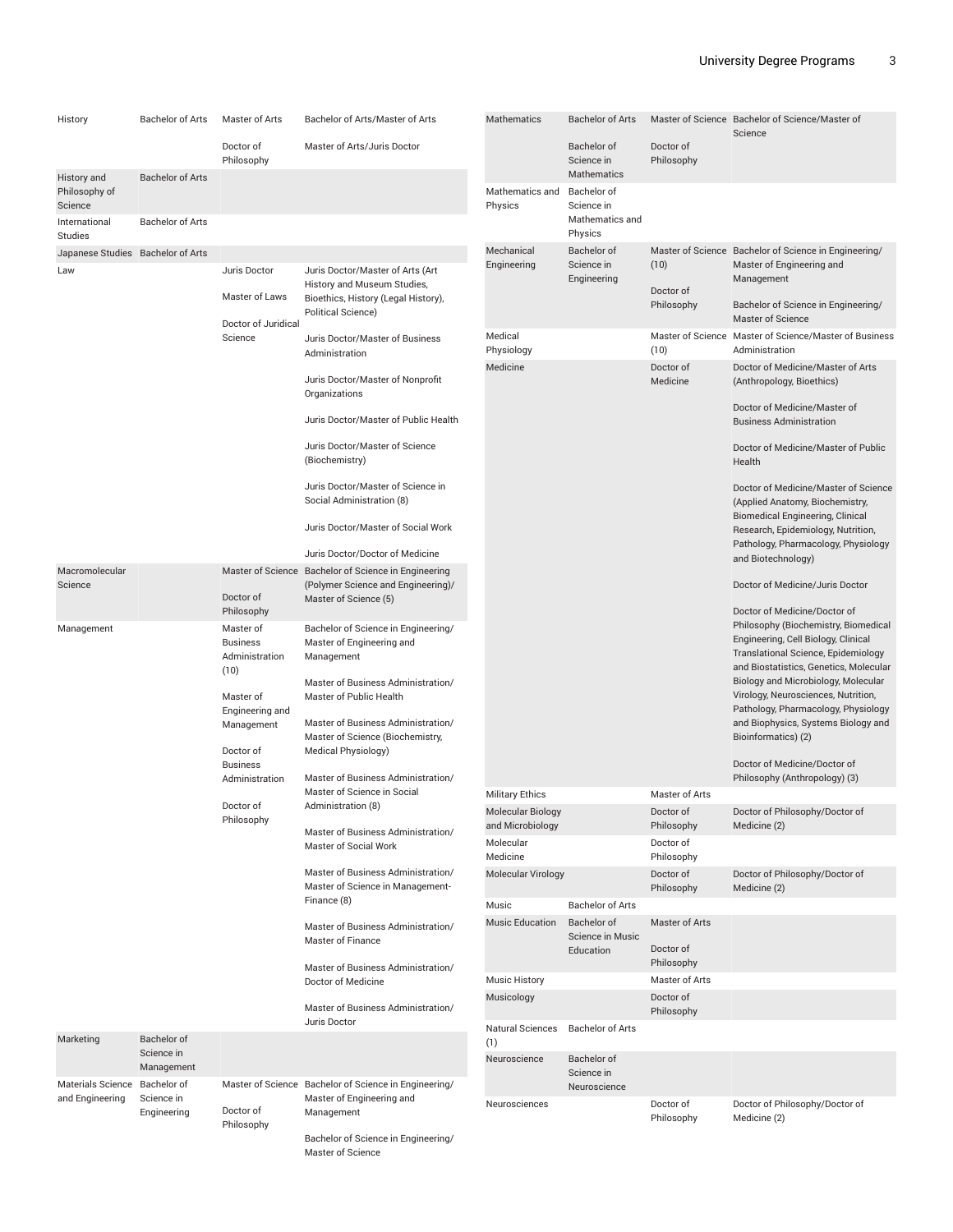| Nonprofit<br>Organizations |                                        | Master of<br>Nonprofit<br>Organizations                              | Master of Nonprofit Organizations/<br>Master of Science in Social<br>Administration (8)<br>Master of Nonprofit Organizations/<br>Master of Social Work<br>Master of Nonprofit Organizations/<br>Juris Doctor | Nutritional<br>Biochemistry and<br>Metabolism<br>Organizational | <b>Bachelor of Arts</b><br>Bachelor of<br>Science in<br>Nutritional<br>Biochemistry and<br>Metabolism | Doctor of                                 |                                                                                |
|----------------------------|----------------------------------------|----------------------------------------------------------------------|--------------------------------------------------------------------------------------------------------------------------------------------------------------------------------------------------------------|-----------------------------------------------------------------|-------------------------------------------------------------------------------------------------------|-------------------------------------------|--------------------------------------------------------------------------------|
| Nursing                    | Bachelor of                            |                                                                      | Master of Nursing Master of Science in Nursing/Master                                                                                                                                                        | Behavior                                                        |                                                                                                       | Philosophy                                |                                                                                |
|                            | Science in Nursing                     |                                                                      | of Arts (Anthropology, Bioethics)                                                                                                                                                                            | Origins Sciences                                                | <b>Bachelor of Arts</b>                                                                               |                                           |                                                                                |
|                            |                                        | Master of Science                                                    |                                                                                                                                                                                                              | <b>Patent Practice</b>                                          |                                                                                                       | Master of Arts                            | Master of Arts/Master of Science<br>(Biochemistry)                             |
|                            |                                        | in Nursing:                                                          | Master of Science in Nursing/Master<br>of Public Health                                                                                                                                                      | Pathology                                                       |                                                                                                       |                                           | Master of Science Master of Science/Doctor of Medicine                         |
|                            |                                        | - Adult-<br>Gerontology<br>Acute Care Nurse Practice<br>Practitioner | Doctor of Philosophy/Doctor of Nurse                                                                                                                                                                         |                                                                 |                                                                                                       | Doctor of<br>Philosophy                   | (3, 6, 7)<br>Doctor of Philosophy/Doctor of<br>Medicine (2)                    |
|                            |                                        |                                                                      |                                                                                                                                                                                                              | Pharmacology                                                    |                                                                                                       |                                           | Master of Science Master of Science/Doctor of Medicine                         |
|                            |                                        | - Adult-                                                             |                                                                                                                                                                                                              |                                                                 |                                                                                                       |                                           | (3, 6, 7)                                                                      |
|                            |                                        | Gerontology<br><b>Primary Care</b><br><b>Nurse Practitioner</b>      |                                                                                                                                                                                                              |                                                                 |                                                                                                       | Doctor of<br>Philosophy                   | Doctor of Philosophy/Doctor of<br>Medicine (2)                                 |
|                            |                                        |                                                                      |                                                                                                                                                                                                              | Philosophy                                                      | <b>Bachelor of Arts</b>                                                                               |                                           |                                                                                |
|                            |                                        | - Education                                                          |                                                                                                                                                                                                              | Physician                                                       |                                                                                                       | Master of Science                         |                                                                                |
|                            |                                        | - Family Nurse<br>Practitioner                                       |                                                                                                                                                                                                              | <b>Assistant Studies</b>                                        |                                                                                                       | in Physician<br><b>Assistant Studies</b>  |                                                                                |
|                            |                                        | - Family Systems                                                     |                                                                                                                                                                                                              | Physics                                                         | <b>Bachelor of Arts</b>                                                                               |                                           | Master of Science Bachelor of Science/Master of                                |
|                            |                                        | Psychiatric Mental<br><b>Health Nursing</b>                          |                                                                                                                                                                                                              |                                                                 | Bachelor of<br>Science in Physics Doctor of                                                           |                                           | Science                                                                        |
|                            |                                        | - Neonatal Nurse                                                     |                                                                                                                                                                                                              | Physiology                                                      |                                                                                                       | Philosophy<br>Master of Science           |                                                                                |
|                            |                                        | Practitioner                                                         |                                                                                                                                                                                                              | Physiology and                                                  |                                                                                                       | Doctor of                                 | Master of Science/Doctor of Medicine                                           |
|                            |                                        | - Nurse Midwifery                                                    |                                                                                                                                                                                                              | <b>Biophysics</b>                                               |                                                                                                       | Philosophy                                | (3, 6, 7)                                                                      |
|                            |                                        | - Pediatric Nurse<br>Practitioner                                    |                                                                                                                                                                                                              |                                                                 |                                                                                                       |                                           | Doctor of Philosophy/Doctor of<br>Medicine (2)                                 |
|                            |                                        | - Pediatric Nurse                                                    |                                                                                                                                                                                                              | <b>Political Science</b>                                        | <b>Bachelor of Arts</b>                                                                               | Master of Arts                            | Bachelor of Arts/Master of Arts                                                |
|                            |                                        | Practitioner in<br>Acute Care                                        |                                                                                                                                                                                                              |                                                                 |                                                                                                       | Doctor of<br>Philosophy                   | Master of Arts/Juris Doctor                                                    |
|                            |                                        | - Women's Health<br><b>Nurse Practitioner</b>                        |                                                                                                                                                                                                              | Polymer Science<br>and Engineering                              | Bachelor of<br>Science in<br>Engineering                                                              |                                           | Bachelor of Science in Engineering/<br>Master of Engineering and<br>Management |
|                            |                                        | Doctor of Nursing<br>Practice:                                       |                                                                                                                                                                                                              |                                                                 |                                                                                                       |                                           | Bachelor of Science in Engineering/<br>Master of Science (Macromolecular       |
|                            |                                        |                                                                      |                                                                                                                                                                                                              |                                                                 |                                                                                                       |                                           | Science and Engineering) (4)                                                   |
|                            |                                        | - Education<br>Leadership                                            |                                                                                                                                                                                                              | Positive<br>Organization                                        |                                                                                                       | Master of Science<br>in Positive          |                                                                                |
|                            |                                        | - Nurse Anesthesia                                                   |                                                                                                                                                                                                              | Development and<br>Change                                       |                                                                                                       | Organization<br>Development and<br>Change |                                                                                |
|                            |                                        | - Practice<br>Leadership                                             |                                                                                                                                                                                                              | Pre-Architecture<br>(1)                                         | <b>Bachelor of Arts</b>                                                                               |                                           |                                                                                |
|                            |                                        | Doctor of<br>Philosophy                                              |                                                                                                                                                                                                              | Psychology                                                      | <b>Bachelor of Arts</b>                                                                               | Master of Arts                            | Bachelor of Arts/Master of Arts (9)                                            |
| Nutrition                  | <b>Bachelor of Arts</b>                |                                                                      | Master of Science Bachelor of Arts/Master of Science                                                                                                                                                         |                                                                 |                                                                                                       | Doctor of<br>Philosophy                   |                                                                                |
|                            | Bachelor of<br>Science in<br>Nutrition | Doctor of<br>Philosophy                                              | Bachelor of Science/Master of<br>Science                                                                                                                                                                     |                                                                 |                                                                                                       |                                           |                                                                                |
|                            |                                        |                                                                      | Master of Science/Master of Public<br>Health                                                                                                                                                                 |                                                                 |                                                                                                       |                                           |                                                                                |
|                            |                                        |                                                                      | Master of Science/Doctor of Medicine<br>(3, 6, 7)                                                                                                                                                            |                                                                 |                                                                                                       |                                           |                                                                                |
|                            |                                        |                                                                      | Doctor of Philosophy/Doctor of<br>Medicine (2)                                                                                                                                                               |                                                                 |                                                                                                       |                                           |                                                                                |